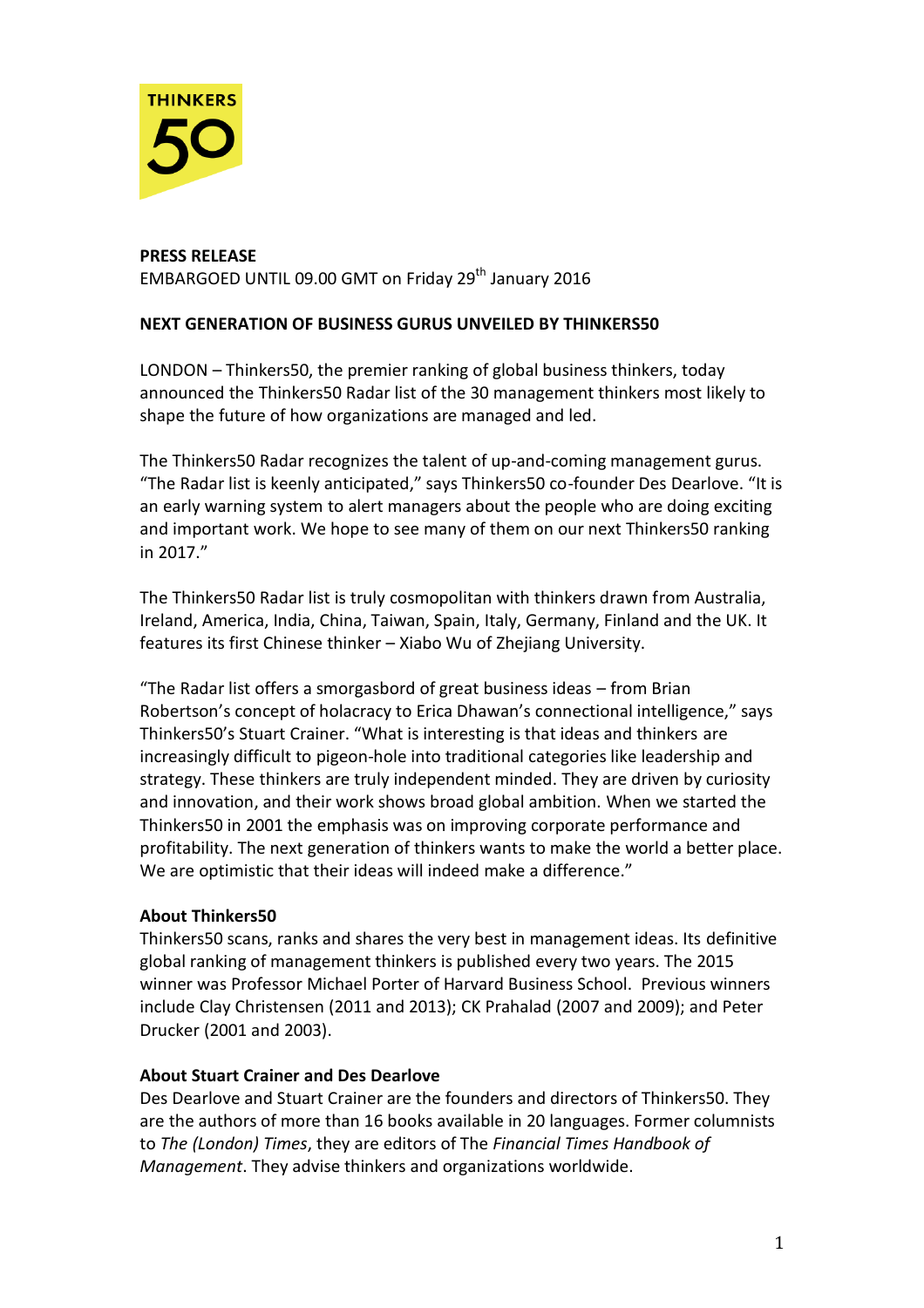**Contacts** Stuart Crainer [stuart.crainer@thinkers50.com](mailto:stuart.crainer@thinkers50.com) (0044) 0118-9401360

Des Dearlove [des.dearlove@Thinkers50.com](mailto:des.dearlove@Thinkers50.com) (0044) 01342-826578

@thinkers50 [www.thinkers50.com](http://www.thinkers50.com/)

# **Thinkers50 Radar 2016 (alphabetically):**

## **Rachel Botsman**

Co-author of *What's Mine is Yours: How Collaborative Consumption is Changing the Way We Live* (HarperCollins, 2010) and a visiting lecturer at Saïd Business School, Botsman's TED talk on the collaborative economy has been watched by more than 2 million people. Botsman (rachelbotsman.com) was winner of the 2015 Thinkers50 Breakthrough Idea Award.

### **Andrew Burke**

Dean of Trinity Business School in Ireland. Formerly at Cranfield and an expert on the rising role of freelancers in the world economy. His previous research suggests that the more competition a young business faces, the more likely it is to succeed.

### **David Burkus**

Oral Roberts University professor and author of *The Myths of Creativity* (Jossey-Bass, 2013). His latest book, *Under New Management* comes out in March 2016 and reveals the counterintuitive leadership practices that actually enhance engagement and drive performance in companies. (davidburkus.com)

## **Tomas Chamorro-Premuzic**

University College, London and Columbia academic as well as CEO of the assessment company, Hogan Assessments. Chamorro-Premuzic (drtomascp.com) is author of a number of books including *Confidence* (Profile, 2013).

#### **Sangeet Choudary**

Founder and CEO of Platform Thinking Labs (platformed.info), best known for his work on platform business models and multi-sided network effects. He is co-chair of the [MIT Platform Strategy Group,](http://platforms.mit.edu/) an Entrepreneur-in-Residence at INSEAD, a Global Fellow at [the Centre for Global Enterprise,](http://thecge.net/about/our-leadership/) and an advisor at 500Startups.

#### **Erica Dhawan**

Founder and CEO of Cotential, now champion of the idea of connectional intelligence. Co-author of *Get Big Things Done* (St. Martin's Press, 2015).

#### **Steven D'Souza**

Director of Programs at the FT/IE Corporate Learning Alliance and co-author of the award winning, *Not Knowing: The Art of Turning Uncertainty into Possibility* (LID, 2014).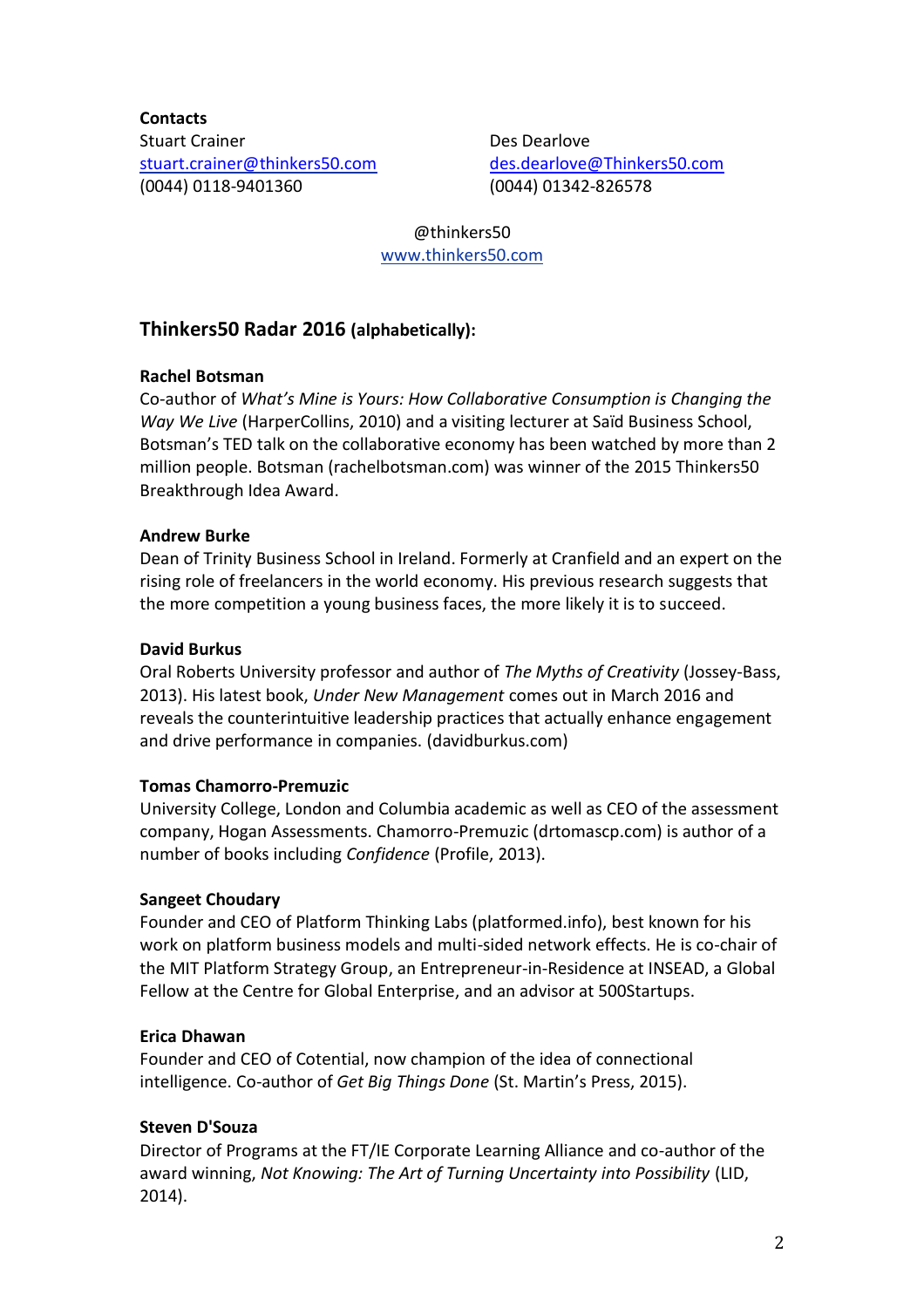#### **Mark Esposito**

Teaches at the [Harvard Extension School](http://www.extension.harvard.edu/faculty-directory/mark-esposito) and is a professor at [Grenoble Graduate](http://www.grenoble-em.com/)  [School of Business](http://www.grenoble-em.com/) and a Senior Associate at the [University of Cambridge](http://www.cpsl.cam.ac.uk/About-Us/Senior-Associates.aspx) Institute in Sustainability Leadership. He is author and co-author of 9 [books](http://www.amazon.com/Mark-Esposito/e/B002NHEODC) including, most recently, *[From Hubris to Disgrace](http://routledge-ny.com/books/details/9780415859011/)* (Routledge, 2015).

#### **Jose Esteves**

Head of Information Systems Department at Spain's IE Business School. Esteves is at the forefront of understanding how technology impacts lives – from hacking to *e*government.

## **Alessandro di Fiore**

Founder and CEO of the consulting firm ECSI (ecsi-consulting.com) and chairman of Harvard Business Review Italia. An HBR blogger, his work focuses on the insightdriven organization and innovation.

## **Heidi Grant Halvorson**

Dr. Halvorson (heidigranthalvorson.com) is a social psychologist who researches, writes, and speaks about the science of motivation and influence. Based at Columbia Business School and the NeuroLeadership Institute, she is the author of *No One Understands You and What to do About It* (HBR, 2015).

### **Leila Janah**

Social entrepreneur, founder of the Sama Group, youngest recipient of the Club de Madrid Leadership Award. Janah (leilajanah.com) was named Social Entrepreneur of the Year by the Social Enterprise Alliance, one of Fortune's Most Powerful Women Entrepreneurs, and one of the seven most powerful women in tech in 2014 by Entrepreneur.

## **Stephan A. Jansen**

Former internet entrepreneur and founding president of Zeppelin University (2003– 2014) where he was the youngest university president in Germany. A visiting scholar at Stanford University and Professor of Philanthropy and Civil Society at Karlshochschule University.

#### **Chengwei Liu**

Originally from Taiwan, now professor of strategy and behavioral science at Warwick Business School. His research on randomness asks whether performance differences should be attributed to skill or luck. Luck, it turns out, is often mistaken for skill.

#### **Johanna Mair**

Professor at the Hertie School of Governance in Berlin and visiting scholar at the Stanford Center on Philanthropy and Civil Society. Academic editor, *Stanford Social Innovation Review*. (johannamair.com)

#### **Liz Mellon**

Duke CE professor, chair of the Dialogue journal, and author of *Inside the Mind of the Leader* (FT Prentice Hall, 2011) and *The Strategy of Execution* (with Simon Carter,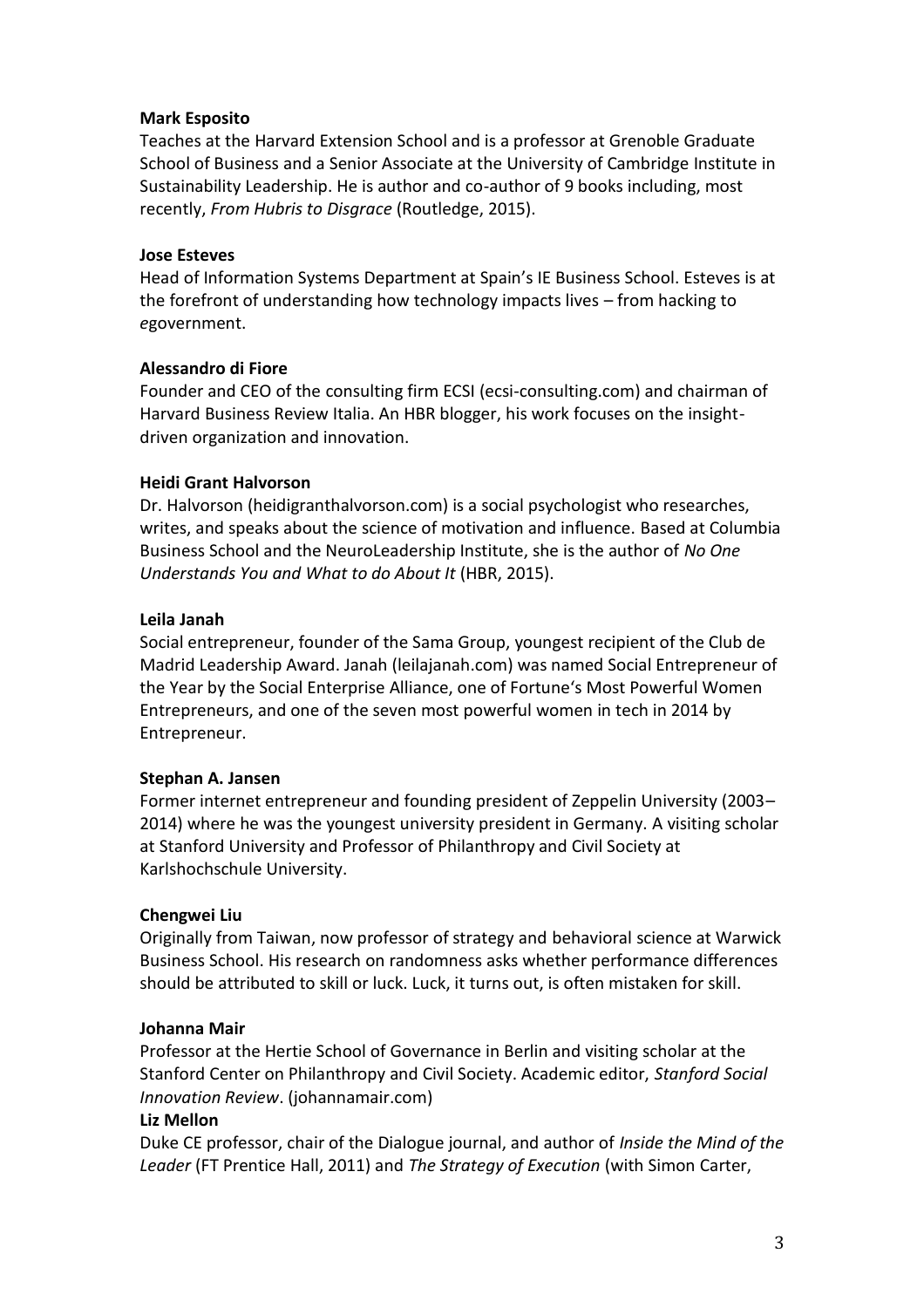McGraw Hill 2013). Mellon's (lizmellon.com) current work focuses on the role of women in organizations.

### **Erin Meyer**

INSEAD professor and author of *The Culture Map* (Public Affairs, 2014) and articles in the *Harvard Business Review*. Meyer (erinmeyer.com) was winner of the 2015 Thinkers50 Radar Award.

### **Gianpiero Petriglieri**

Psychiatrist, INSEAD professor of organizational behavior and prolific HBR blogger. Short-listed for the Thinkers50 Leadership Award in 2015.

### **Jennifer Petriglieri**

INSEAD professor of organizational behavior, rated as one of best business school professors under the age of 40. She teaches in the Management Acceleration Programme and the High Impact Leadership Programme. Short-listed for the Thinkers50 Radar Award in 2015.

### **Jaideep Prabhu**

Professor of Indian Business and Enterprise and director of the Centre for India & Global Business at Judge Business School, University of Cambridge. Co-author of *Frugal Innovation* and *Jugaad Innovation* (with Navi Radjou).

### **Navi Radjou**

Palo Alto-based, winner of the 2013 Thinkers50 Innovation Award. Radjou (naviradjou.com) is co-author of *Frugal Innovation* and *Jugaad Innovation* (with Jaideep Prabhu).

## **Alf Rehn**

Finnish academic, speaker and author of *Dangerous Ideas* (Marshall Cavendish, 2011) and coauthor of *Trendspotting* (ebook, 2013). His new book on innovation will be published in 2017. More on Rehn's work at alfrehn.com.

## **Erin Reid**

Questrom School of Business, Boston University professor, Reid studies the interrelations between careers, identity, and how work is organized. Especially interested in how men and women cope with time-greedy work, and the implications of their coping mechanisms for their lives as well as their organizations. See her HBR blog "Why some men pretend to work 80 hour weeks".

#### **Lauren Rivera**

A professor at Kellogg, Northwestern University, Rivera is a cultural sociologist who previously worked for Monitor. She is the author of the bestselling book *Pedigree: How Elite Students Get Elite Jobs* (Princeton University Press, 2015), which explores class, gender, and race biases in hiring.

#### **Brian Robertson**